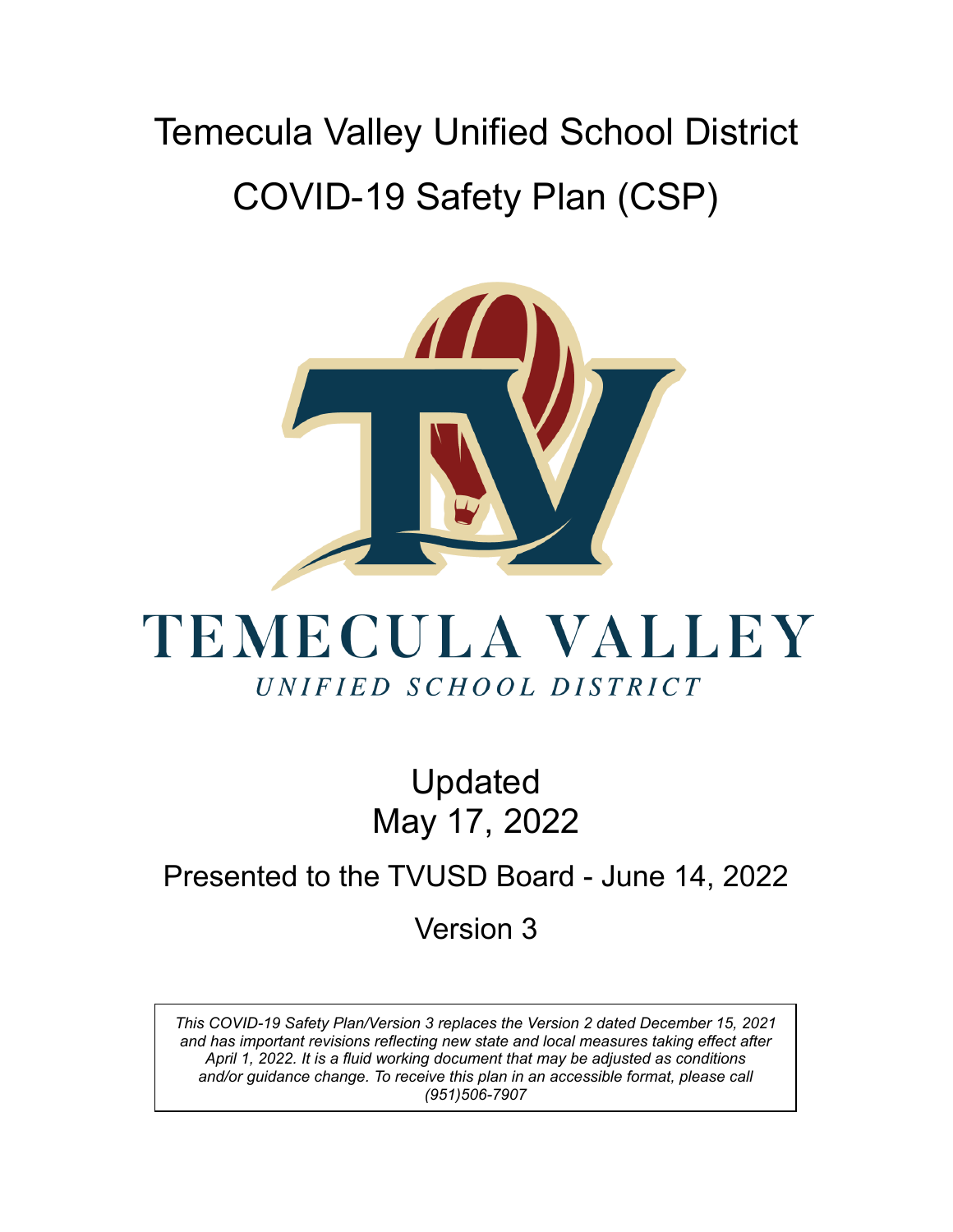## **Forward**

Temecula Valley Unified School District (TVUSD) is committed to providing students with on-campus and independent learning in a manner that is safe for students and staff and in accordance with the California Department of Public Health (CDPH), Division of Occupational Safety and Health (Cal/OSHA), and Riverside University Health System - Public Health (RUHS-PH) guidelines.

This is the third version of the COVID-19 Safety Plan (CSP). The initial COVID-19 Safety Plan was TVUSD Board approved on February 16, 2021 and RivCoPH and CDPH approved on March 5, 2021. That initial plan was revised and updated in December 2021. Version 2 was presented to the TVUSD Board and public on December 15, 2021.

The initial CSP was prepared in consultation with many District stakeholders, including the labor organization units representing both certificated and classified staff members. The updated plans will be presented at TVUSD Board meetings where input in the form of public comments will be taken. This revised CSP will be available for public review on the District website prior to the Board meeting with a link to provide comments. Any comments received will be evaluated and added to the CSP if appropriate and in compliance with regulatory requirements.

The District recognizes that public health and regulatory organizations' guidance can change regularly to protect the community from the further spread of COVID-19. The District is committed to making revisions as the guidance changes to provide further protections for all students and staff.

#### **District Administration**

Dr. Jodi McClay, Superintendent Francisco Arce, Assistant Superintendent, HRD Nicole Lash, Assistant Superintendent, BSS Dr. Karen Valdes, Assistant Superintendent, ESS Kimberly Velez, Assistant Superintendent, SSS

#### **Board of Education**

Mr. Adam Skumawitz, President Mrs. Barbara Brosch, Clerk Ms. Allison Barclay, Member Mrs. Sandy Hinkson, Member Mr. Steven Schwartz, Member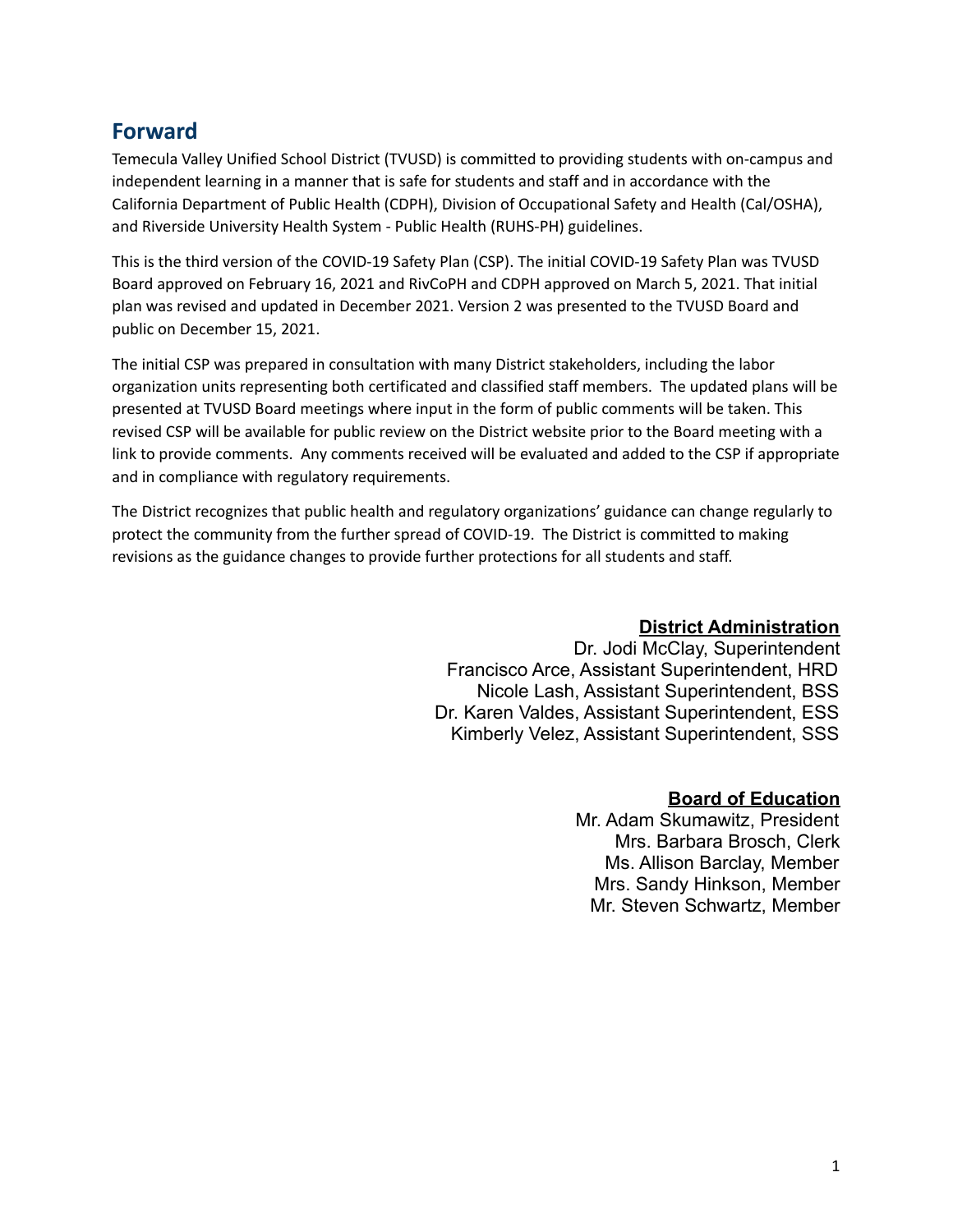# **Table of Contents**

| <b>Forward</b>                                                                        | 1       |
|---------------------------------------------------------------------------------------|---------|
| <b>District Locations</b>                                                             | 4       |
| <b>District Sites</b>                                                                 | 4       |
| Schools                                                                               | $4 - 5$ |
| <b>TVUSD All Schools Contacts</b>                                                     | 6       |
| <b>General Measures</b>                                                               | 6       |
| <b>Continuity of Services</b>                                                         | 6       |
| <b>Face Coverings and Other Essential Protective Gear</b>                             | 7       |
| Use of Face Covering                                                                  | 7       |
| When Are Masks Required for Employees?                                                | $7 - 8$ |
| Availability of Face Coverings                                                        | 8       |
| Staff                                                                                 | 8       |
| <b>Students</b>                                                                       | 8       |
| <b>Exemptions and Accommodations - Employees</b>                                      | 8       |
| <b>Other Essential Protective Gear</b>                                                | 8       |
| <b>Health Screenings for Students and Staff</b>                                       | 9       |
| <b>Healthy Hygiene Practices and Ventilation</b>                                      | 9       |
| Hand Washing and Respiratory Etiquette                                                | 9       |
| Handwashing                                                                           | 9       |
| <b>Respiratory Etiquette</b>                                                          | 9       |
| Ventilation                                                                           | 10      |
| Classrooms                                                                            | 10      |
| Identifying Students or Staff with Symptoms and Student Isolation/Transition Rooms    | 10      |
| Procedures for Identifying Staff and Students with Symptoms at a School Site          | 10      |
| Procedures for Sending Students to Isolation/Transition Rooms                         | 10      |
| <b>Isolation/Transition Rooms</b>                                                     | 11      |
| Isolation/Transition Room Procedures                                                  | 11      |
| Identification and Tracing of Contacts and Isolation, Quarantine and Testing Guidance | 11      |
| Procedures for Confirmed or Suspected Cases                                           | 11      |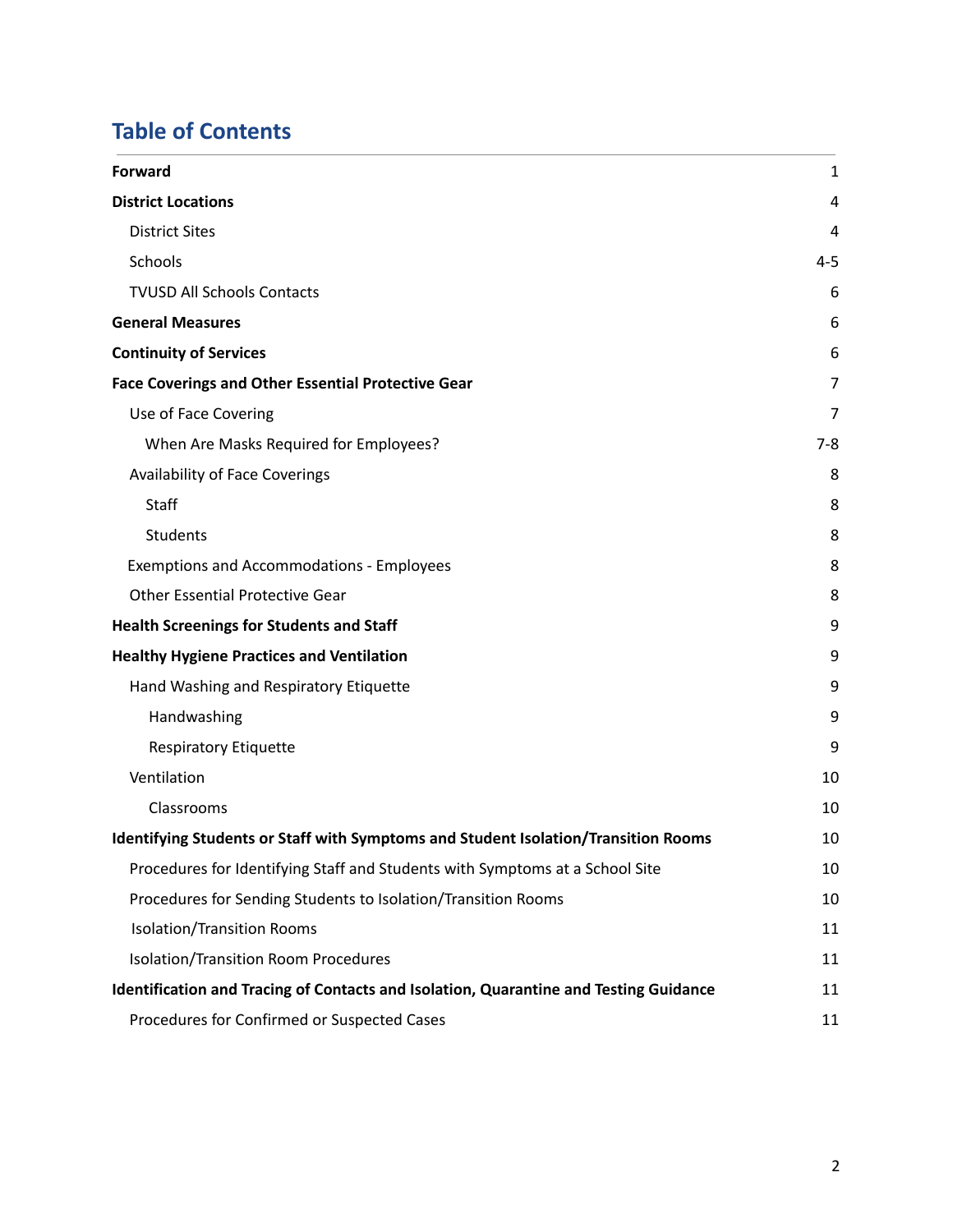| TVUSD Student Protocols for COVID-19 Positive and Exposure Cases                 | 12        |
|----------------------------------------------------------------------------------|-----------|
| Student Tests COVID-19 Positive                                                  | 12        |
| <b>TVUSD Student Isolation Protocol</b>                                          | 12        |
| <b>TVUSD Student Quarantine Protocol</b>                                         | $12 - 13$ |
| TVUSD Employee Protocols for COVID-19 Positive and Exposure Cases                | 13        |
| Employee Tests COVID-19 Positive                                                 | 13        |
| If an Employee Tests Positive and is Symptomatic                                 | 13        |
| If an Employee Tests Positive and is Asymptomatic                                | 14        |
| If an Employee is Exposed and is Asymptomatic (Regardless of Vaccination Status) | 14        |
| Employees Who Display Symptoms of COVID-19 (Regardless of Vaccination Status)    | $14 - 15$ |
| <b>Physical Distancing</b>                                                       | 15        |
| <b>Staff Training and Family Education</b>                                       | 15        |
| <b>Staff</b>                                                                     | 15        |
| Families                                                                         | 15        |
| <b>Testing for COVID-19</b>                                                      | 15        |
| <b>Vaccination Information</b>                                                   | 16        |
| <b>Communication Plans</b>                                                       | 16        |
| <b>Consultation</b>                                                              | 16        |
| <b>Definitions</b>                                                               | $16-17$   |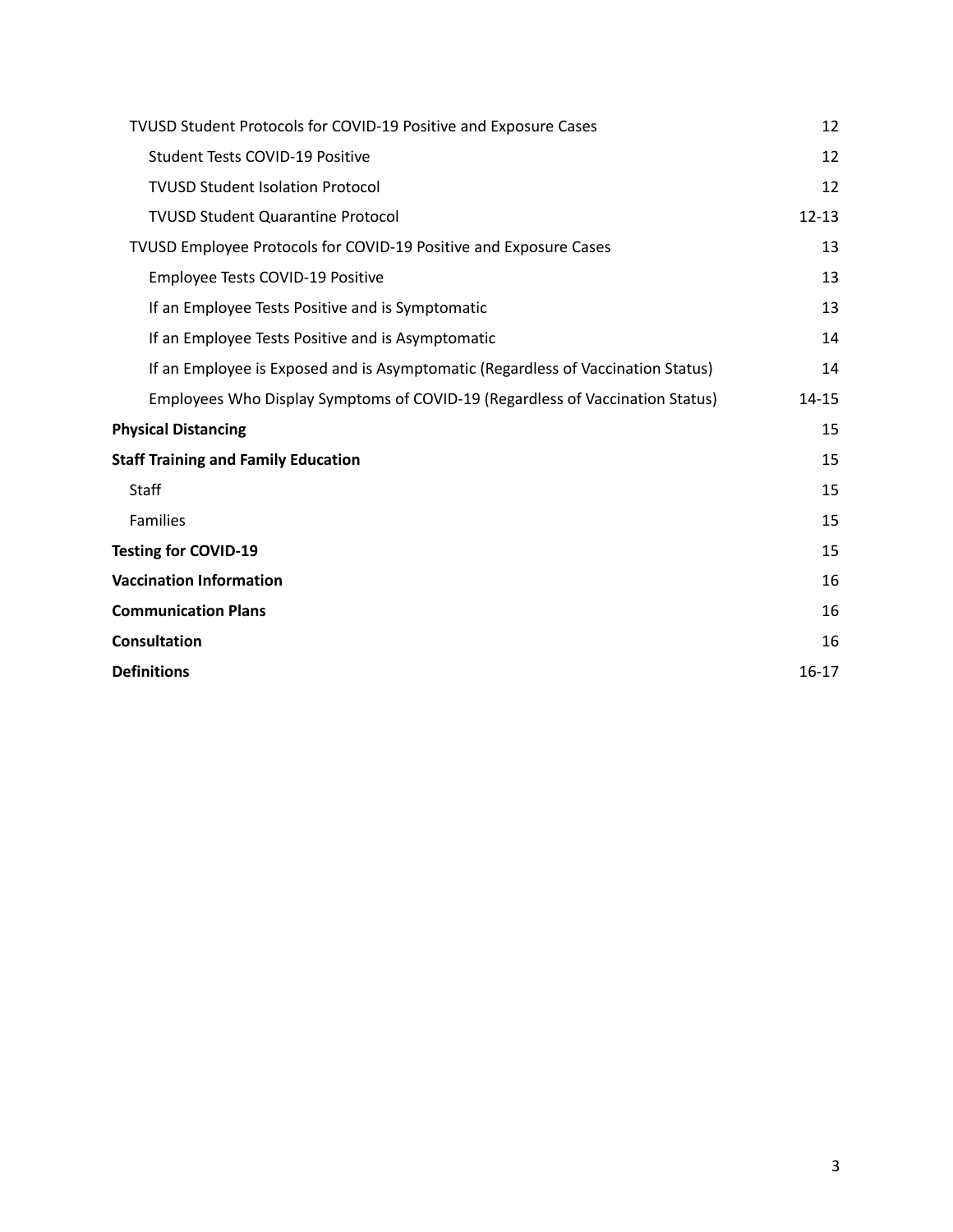# **District Locations**

<span id="page-4-0"></span>

| <b>District Sites</b>                       |                    |
|---------------------------------------------|--------------------|
| District Office                             |                    |
| 31350 Rancho Vista Rd., Temecula, CA 92592  | $(951) 676 - 2661$ |
| Maintenance, Operations, and Transportation |                    |
| 40516 Roripaugh Rd., Temecula, CA 92591     | $(951) 506 - 7001$ |

## <span id="page-4-1"></span>**Schools**

## **Elementary Schools**

| <b>Alamos Elementary</b>             |                                                | <b>Grades TK-5</b> |
|--------------------------------------|------------------------------------------------|--------------------|
| Jenniffer Aynesworth, Principal      | 28300 Pacific Park Dr., Murrieta, CA 92563     | (951) 294-6760     |
| <b>Abby Reinke Elementary</b>        |                                                | <b>Grades TK-5</b> |
| Natalie Waddell, Principal           | 43799 Sunny Meadows Dr. Temecula, CA 92592     | (951) 302-6610     |
| <b>Ysabel Barnett Elementary</b>     |                                                | <b>Grades TK-5</b> |
| Adrienne Blackburn, Principal        | 39925 Harveston Dr., Temecula, CA 92591        | (951) 296-5579     |
| <b>Crowne Hill Elementary</b>        |                                                | <b>Grades TK-5</b> |
| Dustin Hackney, Principal            | 33535 Old Kent Rd., Temecula, CA 92592         | (951) 294-6370     |
| <b>French Valley Elementary</b>      |                                                | Grades TK-5        |
| Jon Cole, Principal                  | 36680 Cady Rd., Winchester, CA 92596           | (951) 294-6760     |
| <b>Helen Hunt Jackson Elementary</b> |                                                | <b>Grades TK-5</b> |
| Darla Underwood, Principal           | 32400 Camino San Dimas, Temecula, CA 92592     | (951) 302-5199     |
| Susan LaVorgna Elementary            |                                                | <b>Grades TK-5</b> |
| Erin Nielsen, Principal              | 31777 Algarve Ave., Winchester, CA 92596       | (951) 294-6385     |
| Nicolas Valley Elementary            |                                                | <b>Grades TK-5</b> |
| Chrissy Harman, Principal            | 39600 N. General Kearney, Temecula, CA 92591   | (951) 695-7180     |
| Paloma Elementary                    |                                                | Grades TK-5        |
| Kim Parente, Principal               | 42940 Via Rami, Temecula, CA 92592             | (951) 302-5165     |
| Pauba Valley Elementary              |                                                | <b>Grades TK-5</b> |
| Michelle Gosnell, Principal          | 33125 Regina Dr., Temecula, CA 92592           | (951) 302-5140     |
| <b>Rancho Elementary</b>             |                                                | <b>Grades TK-5</b> |
| JoeAnna Hernandez, Principal         | 31530 La Serena Way, Temecula, CA 92591        | (951) 695-7150     |
| <b>Red Hawk Elementary</b>           |                                                | <b>Grades TK-5</b> |
| Jona Greer, Principal                | 32045 Camino San Jose, Temecula, CA 92592      | (951) 302-5125     |
| Temecula Elementary                  |                                                | <b>Grades TK-5</b> |
| Teresa Hubbard, Principal            | 41951 Moraga Rd., Temecula, CA 92591           | (951) 695-7130     |
| Temecula Luiseno Elementary          |                                                | Grades TK-5        |
| Lelani Russi, Principal              | 45754 Wolf Creek Dr. North, Temecula, CA 92592 | (951) 294-6340     |
| <b>Tony Tobin Elementary</b>         |                                                | <b>Grades TK-5</b> |
| Lisa Brown, Principal                | 45200 Morgan Hill Dr., Temecula, CA 92592      | (951) 294-6355     |
| <b>Vail Elementary</b>               |                                                | <b>Grades TK-5</b> |
| Tamara Rounds, Interim Principal     | 29835 Mira Loma Dr., Temecula, CA 92592        | (951) 695-7140     |
| <b>Vintage Hills Elementary</b>      |                                                | <b>Grades TK-5</b> |
| Kelli Sunderland, Principal          | 42240 Camino Romo, Temecula, CA 92592          | (951) 695-4260     |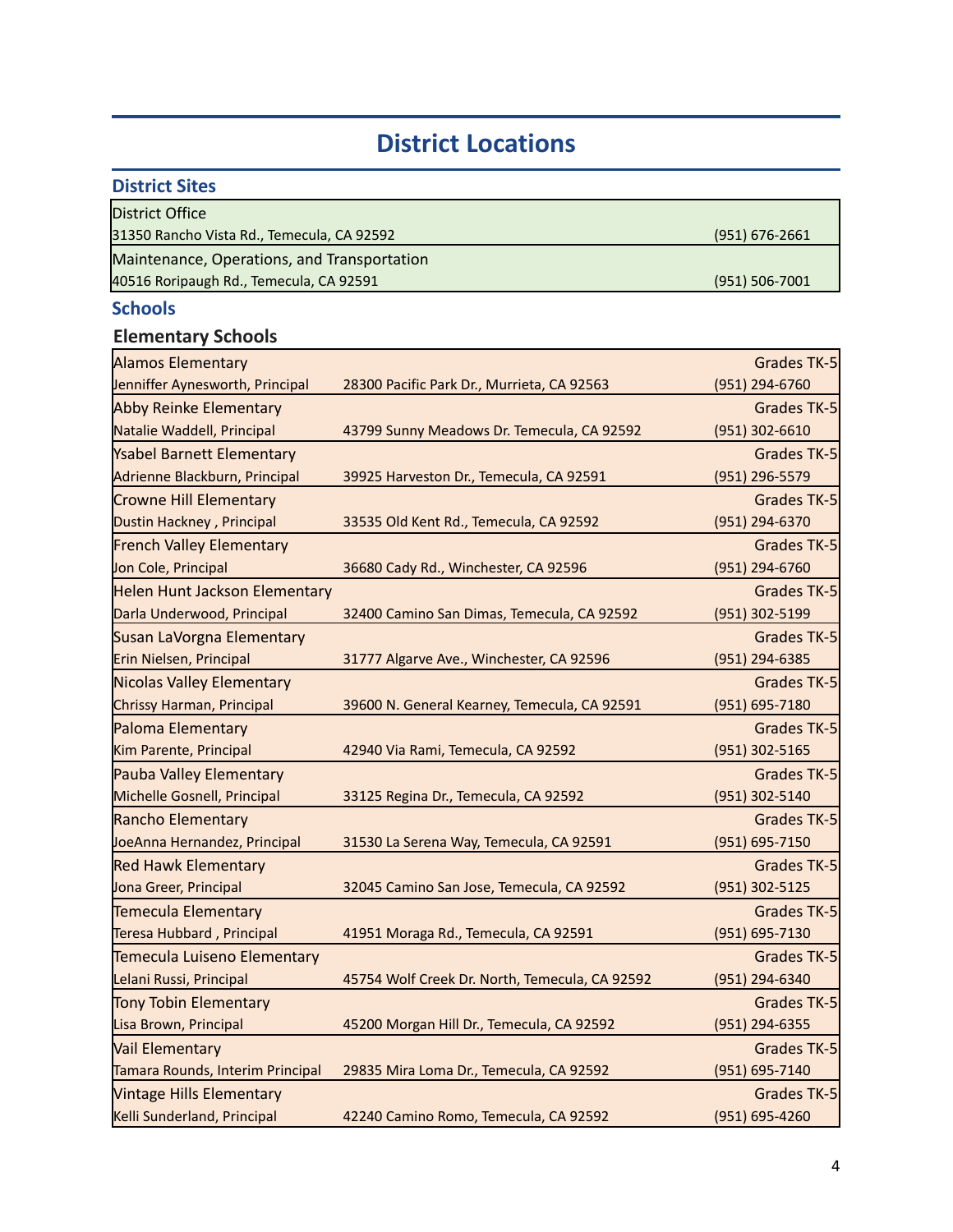## **Middle Schools**

| <b>Bella Vista Middle School</b>                       |                                                                   | Grades 6-8                       |
|--------------------------------------------------------|-------------------------------------------------------------------|----------------------------------|
| Amy Whann, Principal                                   | 31650 Browning St., Murrieta, CA 92563                            | $(951)$ 294-6600                 |
| <b>James L Day Middle School</b>                       |                                                                   | Grades 6-8                       |
| Rob Sousa, Principal                                   | 40775 Camino Campos Verdes, Temecula, CA 92591                    | $(951)$ 302-5165                 |
| <b>Erle Stanley Gardner Middle School</b>              |                                                                   | Grades 6-8                       |
| Peter McKee, Principal                                 | 45125 Via Del Coronado, Temecula, CA 92592                        | $(951) 699 - 0080$               |
| <b>Margarita Middle School</b>                         |                                                                   | Grades 6-8                       |
| Duane Legg, Principal                                  | 30600 Margarita Rd., Temecula, CA 92591                           | $(951) 695 - 7370$               |
| <b>Temecula Middle School</b>                          |                                                                   | Grades 6-8                       |
| <b>Marvin Morton, Principal</b>                        | 42075 Meadows Pkwy., Temecula, CA 92592                           | $(951)$ 302-5151                 |
| Vail Ranch Middle School<br>Kathryn Eiseler, Principal | 33340 Camino Piedra Rojo, Temecula, CA 92592                      | Grades 6-8<br>$(951) 699 - 0080$ |
|                                                        | Home Instead Innovation 35780 Abelia Street, Winchester, CA 92596 | Grades TK-8                      |
| Academy                                                |                                                                   |                                  |
| Sandra McKay, Principal                                |                                                                   | $(951)$ 294-6150                 |
|                                                        |                                                                   |                                  |

## **High Schools**

| <b>High Schools</b>                           |                                            |             |                                     |
|-----------------------------------------------|--------------------------------------------|-------------|-------------------------------------|
| <b>Chaparral High School</b>                  |                                            |             | Grades 9-12                         |
| Tina Miller, Principal                        | 27215 Nicolas Rd., Temecula, CA 92591      |             | (951) 695-4200                      |
| <b>Great Oak High School</b>                  |                                            |             | Grades 9-12                         |
| Aimee Ricken, Principal                       | 32555 Deer Hollow Way, Temecula, CA 92592  |             | (951) 294-6450                      |
| Temecula Valley High School                   |                                            | Grades 9-12 |                                     |
| Allen Williams, Principal                     | 31555 Rancho Vista Rd., Temecula, CA 92592 |             | (951) 695-7300                      |
| Joan F. Sparkman Alternative Education Center |                                            |             |                                     |
| Tim Dignan, Principal                         | 32225 Pio Pico Rd., Temecula, CA 92591     |             | (951) 695-7320                      |
| Rancho Vista High School                      |                                            |             | Grades 9-12                         |
| Susan H. Nelson High School                   |                                            |             | Grades 9-12                         |
| Temecula Advantage Virtual                    |                                            |             | Grades 6-12                         |
| <b>Excelsior Academy</b>                      |                                            |             | Grades 6-12                         |
| Temecula Valley Adult                         |                                            |             | Grades: Post 12 <sup>th</sup> grade |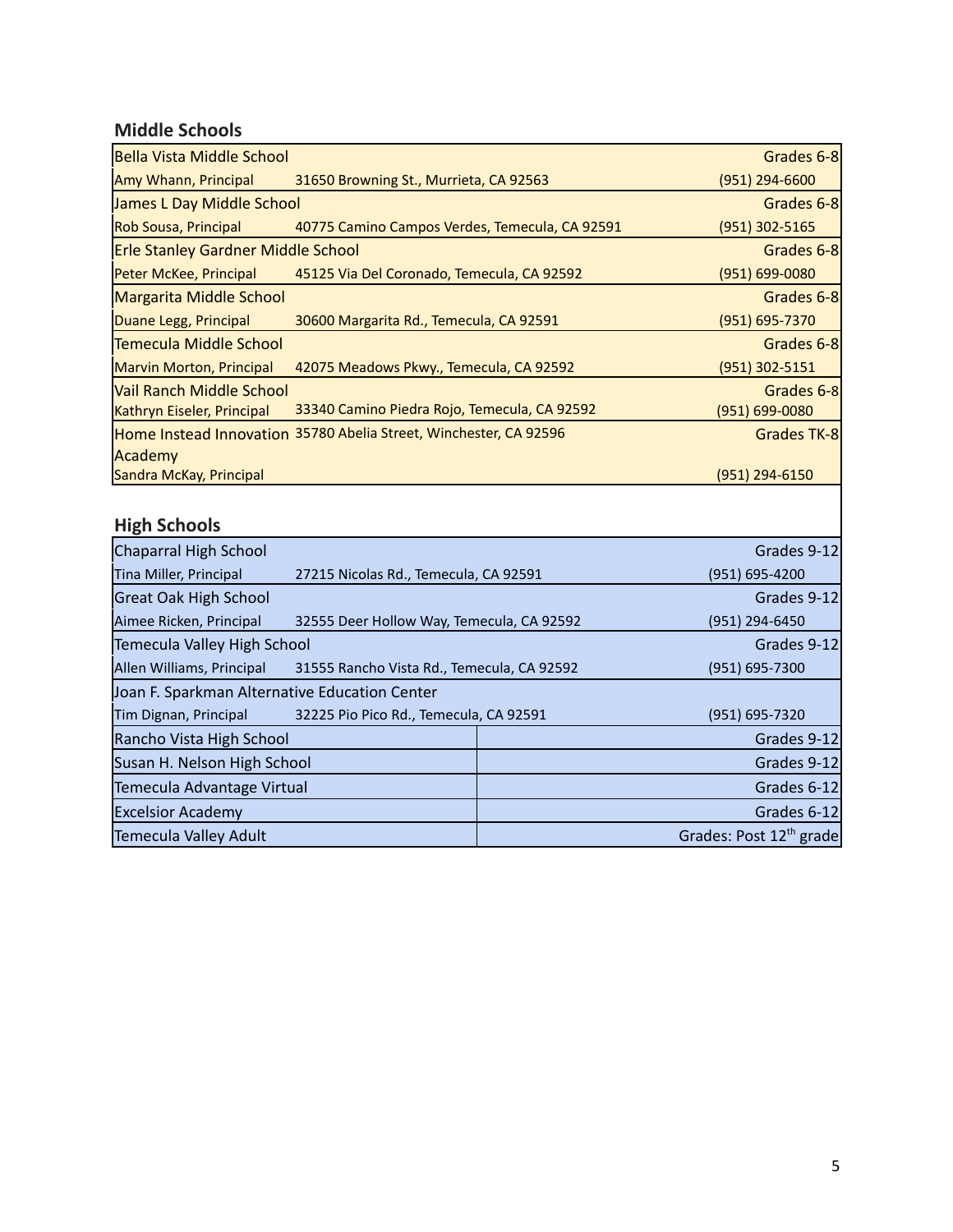| <b>For All Students - Primary Contact</b><br>Amanda Chapman<br><b>Lead Nurse, Student Welfare and Success</b><br>achapman@tvusd.us<br>951.401.3960         |
|------------------------------------------------------------------------------------------------------------------------------------------------------------|
| <b>For All Students - Secondary Contact</b><br>Donna Lione<br>Assistant Director, Student Welfare and<br><b>Success</b><br>dlione@tvusd.us<br>951.428.7488 |
|                                                                                                                                                            |

## **General Measures**

The original COVID-19 Safety Plan (CSP), was TVUSD Board approved on February 16, 2021 and RivCoPH and CDPH approved on March 5, 2021 has been updated to reflect updated California Department of Public Health (CDPH), Riverside University Health System - Public Health (RUHS-PH) and Cal/OSHA procedures and guidelines. This revision replaces Version 2 of the plan dated December 15, 2022.

# **Continuity of Services**

While in quarantine, students have access to their daily assignments and students in grades 6-12 have optional access to live virtual teacher support. All teachers are expected to post their classroom assignments daily on the students' SeeSaw(K-5) or Canvas(6-12) dashboard. Students can both access and submit their assignments per the deadlines via the SeeSaw(K-5) or Canvas(6-12) learning management system (LMS) throughout their quarantine period. Students in grades 6-12 who are in quarantine are provided times when they can access a credentialed teacher through a Zoom conference when they need additional support with an assignment. English language development (ELD) students in quarantine are provided consistent virtual access to a credentialed bilingual teacher. Students on quarantine also have access to a member of the social emotional learning team for live virtual social emotional support, as needed. Staff can contact Risk Management for available social emotional resources, as needed. All students, staff, and families within the Temecula Valley Unified School District have full access to services contracted through Care Solace. Food services are available by contacting Nutrition Services, (951) 506-7902.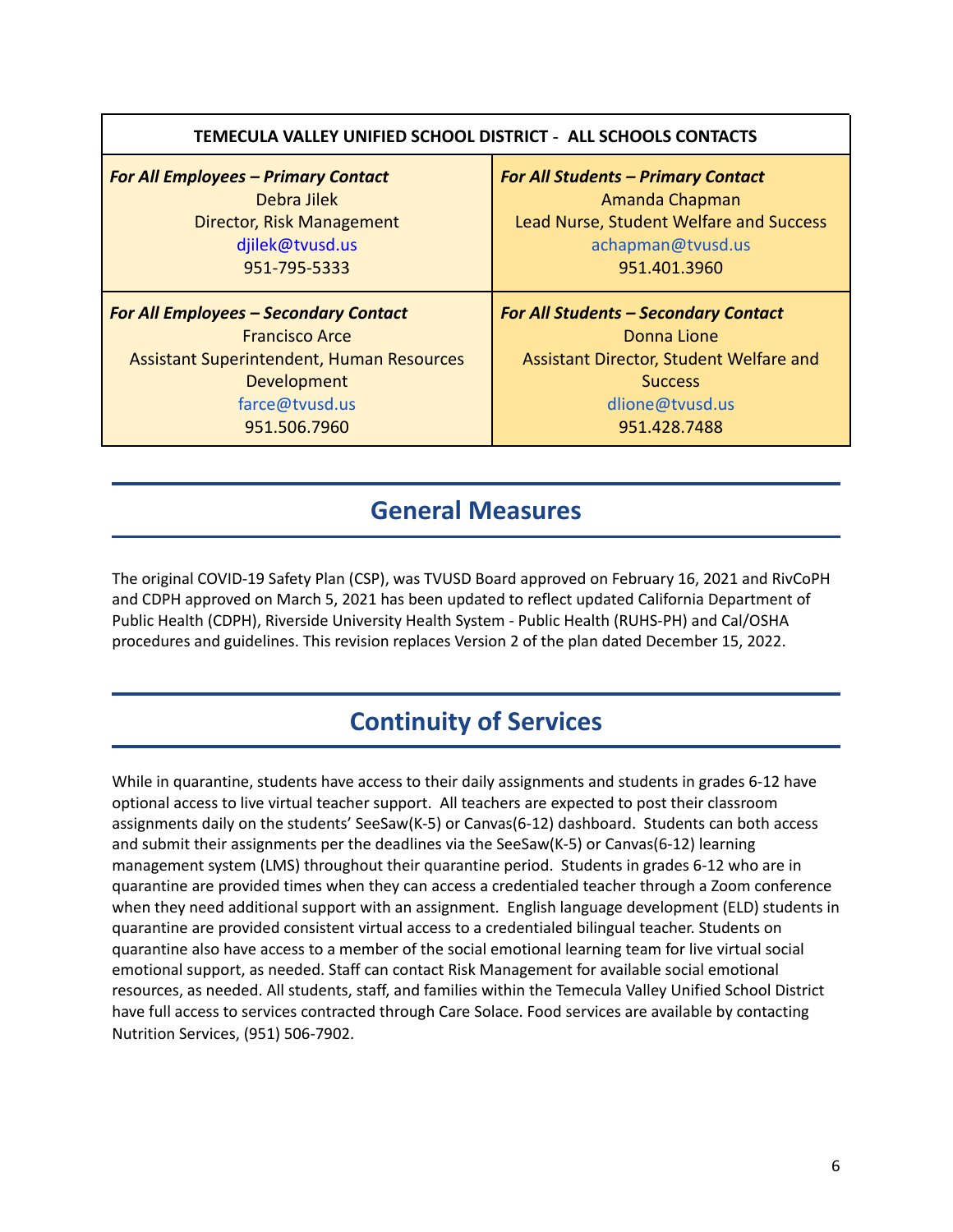# **Face Coverings and Other Essential Protective Gear**

| <b>AGE/GRADE</b>         | <b>FACE COVERING GUIDELINES</b>                               |
|--------------------------|---------------------------------------------------------------|
| Students in Grades TK-12 | Strongly recommend                                            |
| <b>Staff</b>             | Strongly recommend with exceptions when they must<br>be worn* |

## **Use of Face Coverings**

On February 28, 2022, CDPH issued an update on face coverings. Per CDPH, "After March 11, 2022, the universal masking requirement for K-12 and Childcare settings will terminate. CDPH strongly recommends that individuals in these settings continue to mask in indoor settings when the universal masking requirement lifts." After March 11, 2022, masks are strongly recommended for students, children, teachers, and staff regardless of vaccination status. In some situations, staff may be required to wear a mask based on protocols from state and local officials.

Please note it is strongly recommended that visitors and volunteers wear masks when on school campuses.

Per CDPH's Get the Most out of Masking document, "An effective mask has both good fit and good filtration. A well fitted mask has no gaps between the face and mask, such as above the nose or at the sides. With gaps, air that has virus particles can easily leak in or out around the sides of the mask. Good fit forces the air that you breathe out and breathe in to go through the mask and be filtered. Good filtration blocks the virus particles from going through the mask itself. You can get good filtration with the right materials and by using more layers."

Personal face masks will be allowed in compliance with the dress code policy.

No person can be prevented from wearing a mask as a condition of participation in an activity or entry into a school, unless wearing a mask would pose a safety hazard (e.g., watersports).

#### **When are Masks Required for Employees?**

● If an outbreak is declared per Cal/OSHA's definition, all employees in the exposed group regardless of vaccination status must wear face coverings when indoors, or when outdoors and less than six feet from another person, unless an exception applies.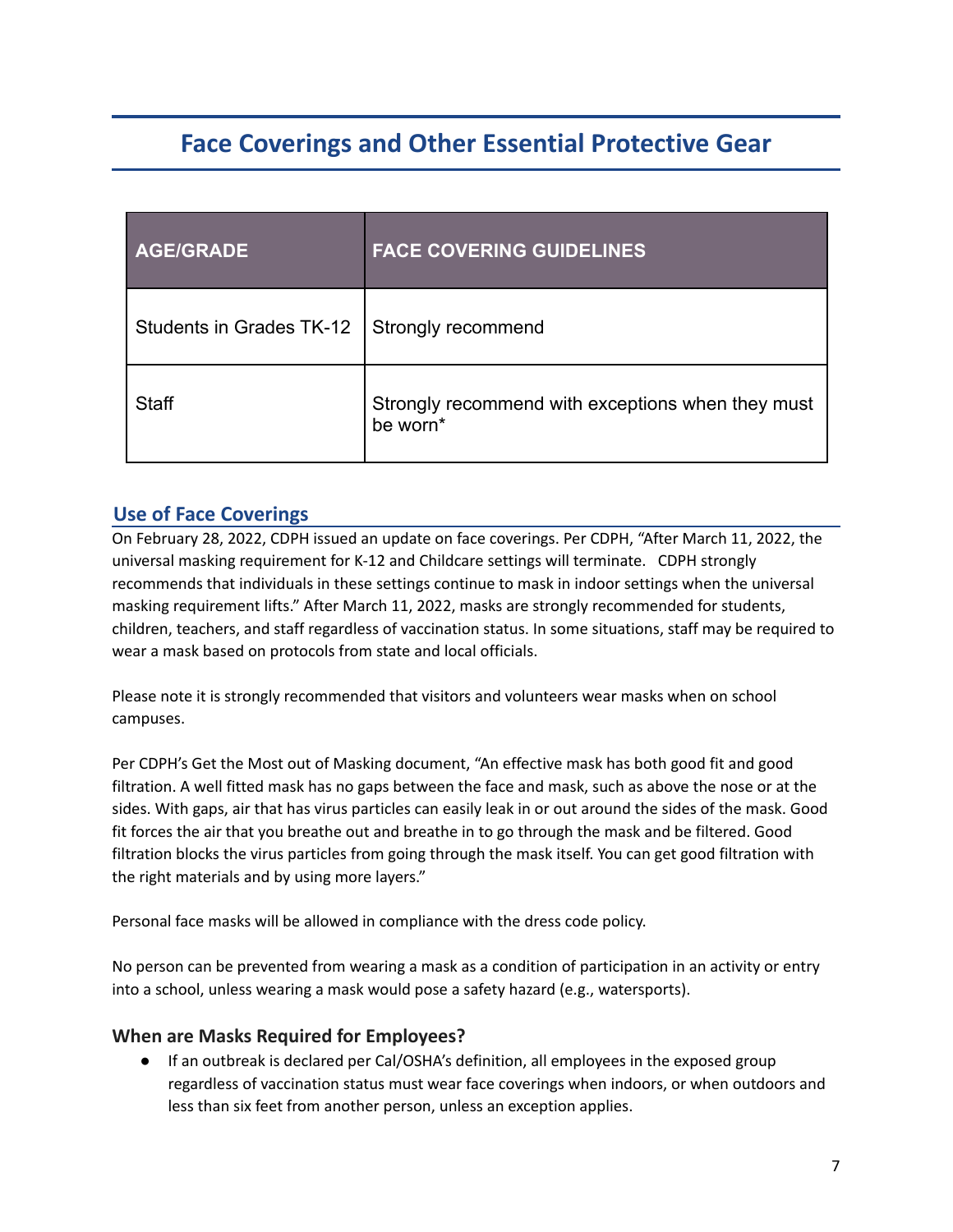- Per Riverside County Public Health's Protocols for Staff in K-12 School Settings, staff returning from isolation before Day 11 are required to wear a mask that fits snugly over their nose and mouth when sharing indoor airspace for a total of 10 days from symptom onset or if no symptoms, from test collection date.
- Per Riverside County Public Health's Protocols for Staff in K-12 School Settings, staff who are exposed to a COVID-19 positive individual and are asymptomatic, are required to wear a well-fitting mask when sharing indoor airspace for 10 days from last close contact.
- Per Riverside County Public Health's Protocols for Staff in K-12 School Settings, if a staff member has symptoms (regardless of an exposure), tests negative, and symptoms are resolving or resolved, staff must mask for 10 days from symptom onset if returning to work.

## **Availability of Face Coverings**

#### **Staff**

- Paper masks are widely available on every campus.
- Clear masks may also be provided for staff who work with students who require visual access to the movement of lips for instruction.
- Respirators, upon request, are available to any employee along with instructions on how to ensure the mask fits appropriately.

#### **Students**

● Paper masks will be available in classrooms and on each school bus.

#### **Exemptions and Accommodations - Employees**

If an employee is required to wear a facemask due to an outbreak, returning early from isolation or due to an exposure, or voluntarily wants to wear a mask and is unable to do so due to a medical condition, mental health condition, or disability, that employee shall work through the interactive process with Risk Management.

#### **Other Essential Protective Gear**

We evaluate the need for personal protective equipment (PPE) (such as gloves and face shields) as required by California Code of Regulations (CCR)Title 8, section 3380, and provide such PPE as needed. PPE, cleaning and sanitizing supplies can be ordered through Maintenance and Operations. At school sites, administrators will monitor the PPE supplies.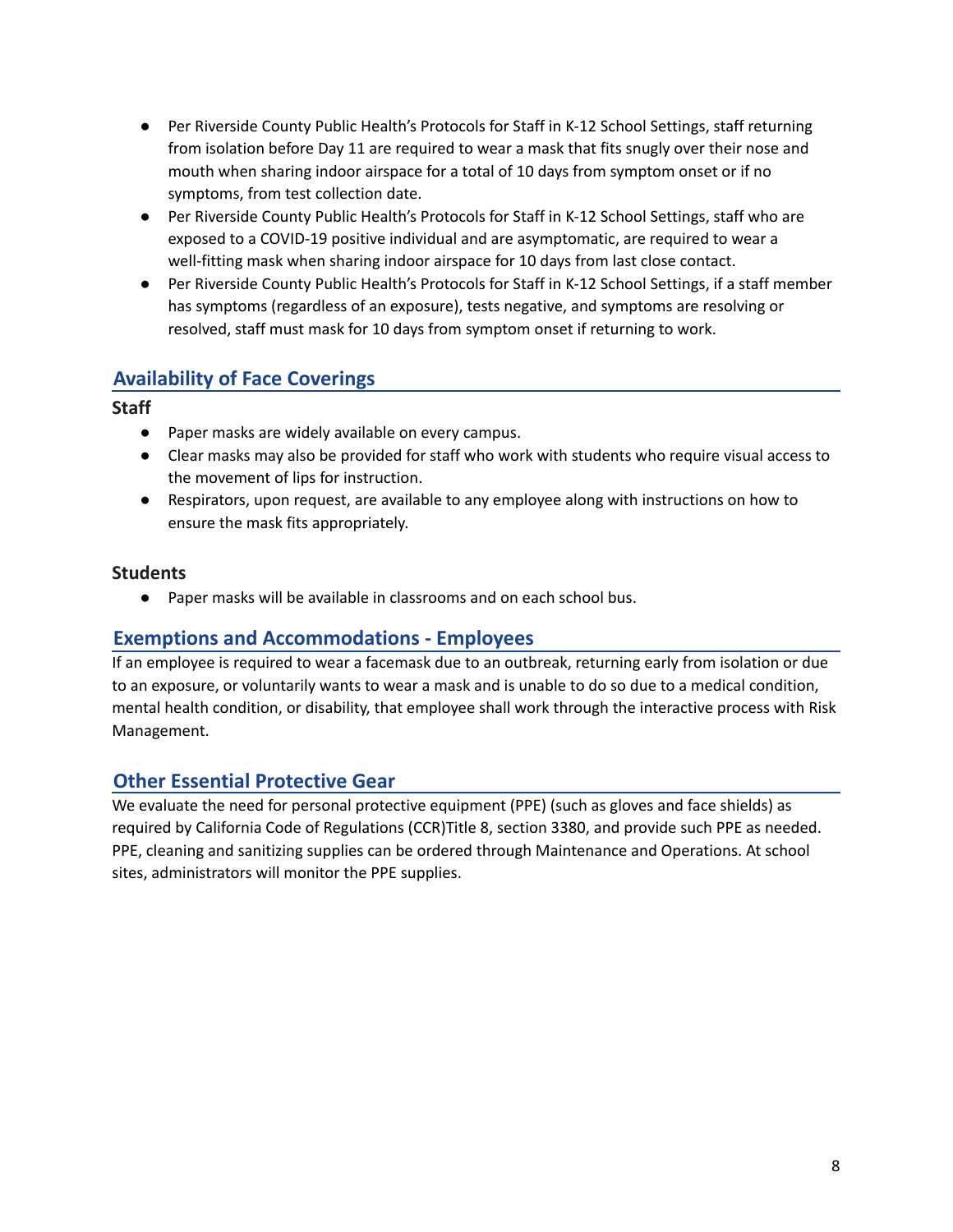# **Health Screenings for Students and Staff**

The health and safety of students and employees on school campuses and District facilities is of extreme importance. All TVUSD on-campus, in-person employees, students, volunteers, and visitors are asked to perform a self assessment at home prior to coming onto campus and stay home if experiencing COVID-19 symptoms.

Each campus and division at the District Office has a unique QR code so that itinerant staff are able to be notified if there is an exposure at the workplace.

# **Healthy Hygiene Practices and Ventilation**

## **Hand Washing and Respiratory Etiquette**

#### **Hand Washing**

- Washing hands and/or using hand sanitizer can keep a person healthy and prevent the spread of infections from one person to another person.
- Frequent handwashing for a minimum of 20 seconds minimizes the spread of COVID-19.
- Proper hand washing instructions have been placed above sinks in bathrooms at all school sites.
- Posters regarding hand washing have been placed in classrooms.
- Hand sanitizer stations have been placed in each classroom to ensure that staff and students have easy access.

#### **Respiratory Etiquette**

TVUSD asks that employees, students, and campus visitors or volunteers follow these safety guidelines:

- Cover your mouth and nose with a tissue (when available) when coughing or sneezing; if a tissue is not available, students/staff/volunteers/visitors are asked to cover their mouth and nose or sneeze into their arm to prevent the direct spread of respiratory droplets.
- Use the nearest waste receptacle to dispose of the tissue after use;
- Perform hand hygiene (e.g., hand washing with non-antimicrobial soap and water, alcohol-based hand rub, or antiseptic handwash) after having contact with respiratory secretions and contaminated objects/materials.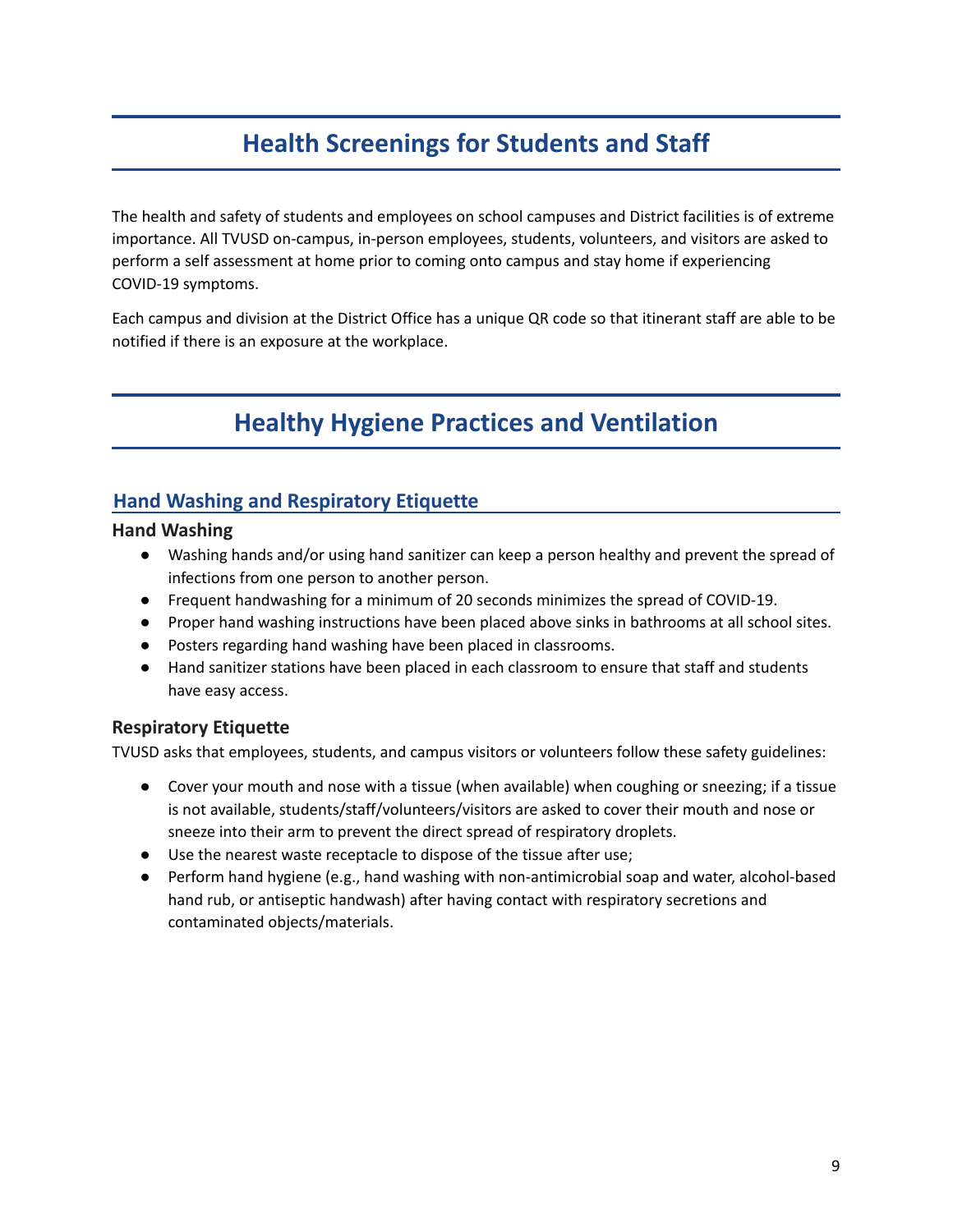## **Ventilation**

#### **Classrooms**

- HVAC units have been evaluated and filters changed, and where possible higher MERV rated filters have been installed. TVUSD HVAC units are equipped with filters, using a MERV 11 equivalent rating.
- Units will be set to begin operation one hour prior to the start of school and will continue operation for one hour after school.
- The District continues to evaluate the operation of HVAC units and has set their prompt repair as an operational priority. If a unit will be out of service for a sustained period of time, occupants of that space will be moved to another space on campus.
- Continued evaluation is given to additional ventilation and air cleaning technology as it becomes available.

# **Identifying Students or Staff with Symptoms and Student Isolation/Transition Rooms**

## **Procedures for Identifying Staff and Students with Symptoms at a School Site**

- Students demonstrating or reporting symptoms will be sent to the isolation room on campus and must be picked up immediately by a parent or emergency contact. Parents will be provided information regarding symptoms of COVID-19 and resources.
- Symptomatic students will remain home until symptoms have resolved and they are fever free for at least 24 hours without the use of medication/fever-reducing medication.
- Protocols for School Staff in K-12 School Settings, which were revised by Riverside County Public Health on May 2, 2022 will be followed, along with current State and Cal/OSHA guidelines for symptomatic staff members.
- If significant COVID-19 symptoms continue after the 10-day isolation period OR if an individual decides not to get tested and is still exhibiting COVID-19 like symptoms, the district will recommend a staff member and/or student see their doctor.

## **Procedures for Sending Students to Isolation/Transition Rooms**

In the event that staff observe a student exhibiting symptoms of COVID-19 and/or a student notifies any employee that they are not feeling well, the employee will immediately call the health office and triage protocol will be implemented by the site.

Designated, trained employees will be identified at each site and will be responsible for meeting the student and taking the student's temperature while standing outside. The employee will then notify the health clerk of the results. The health clerk will then be able to meet the student outside, once the designated employee has walked the student up to the front building.

The health clerk can then triage the student, per protocol, and the student will be escorted either to the health office or the Isolation/Transition room based on triage criteria.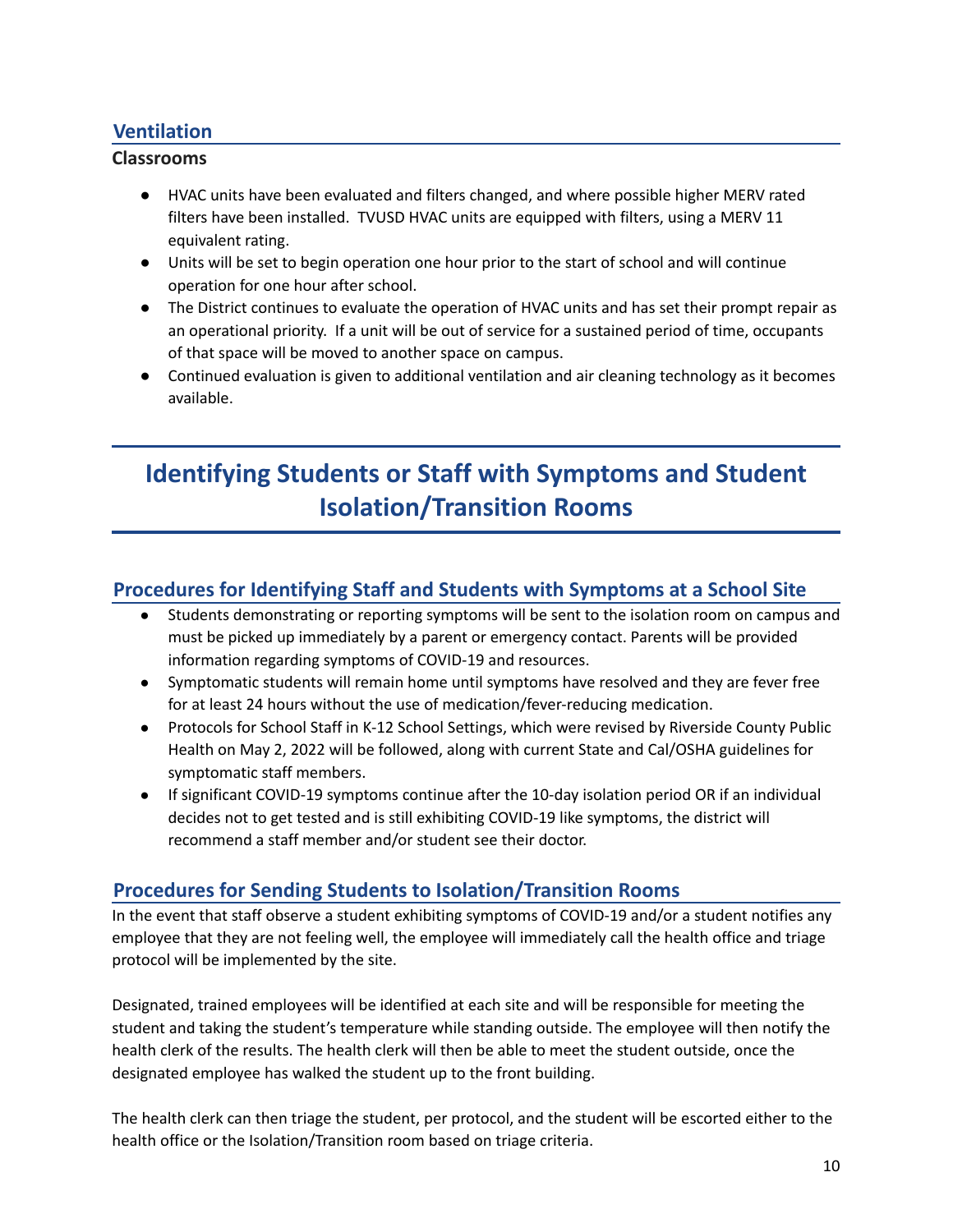## **Isolation/Transition Rooms**

After following TVUSD triage protocol, if a student displays any COVID-19 symptoms at school, the student will be placed in an Isolation/Transition room and the parents will be called to pick up the student immediately.

The student cannot return to school until cleared. The parent/guardian must submit the clearance form and/or medical clearance to the school site for review before their student can return.

If there is a positive COVID-19 case, the District Lead Nurse and/or contracted agency will immediately notify Riverside County Public Health. Students will adhere to Riverside County Public Health guidelines with regards to return to school, quarantine, or isolation.

Site staff will also connect the families with other support that might be needed, such as the delivery of school meals and other District or community services.

## **Isolation/Transition Room Procedure**

Upon arrival,

- Isolation/Transition room staff may wear the appropriate PPE (N-95, gloves, face shield) when evaluating and waiting with a student in the transition room.
- The nurse trained designee will begin the evaluation and check-in process.
- The nurse/ trained designee will call the student's parent/guardian to immediately pick the student up from school.
- The nurse/trained designee will wait with and monitor the student until the parent/guardian arrives.
- The nurse/trained designee will verify the parent/guardian and check the student out.
- The staff member will discard or store as appropriate all PPE items after use.
- The nurse/trained designee will document in Infinite Campus the student's medical symptoms.
- Appropriate school staff will be notified.

# **Identification and Tracing of Contacts and Isolation, Quarantine and Testing Guidance**

TVUSD adapts to new public health guidance and revises its protocols for both students and staff.

## **Procedures for Confirmed or Suspected Cases**

TVUSD has a systematic procedure for the identification and contact tracing of individuals who have exhibited COVID-19 symptoms, reported a positive case, or have reported a possible COVID-19 exposure.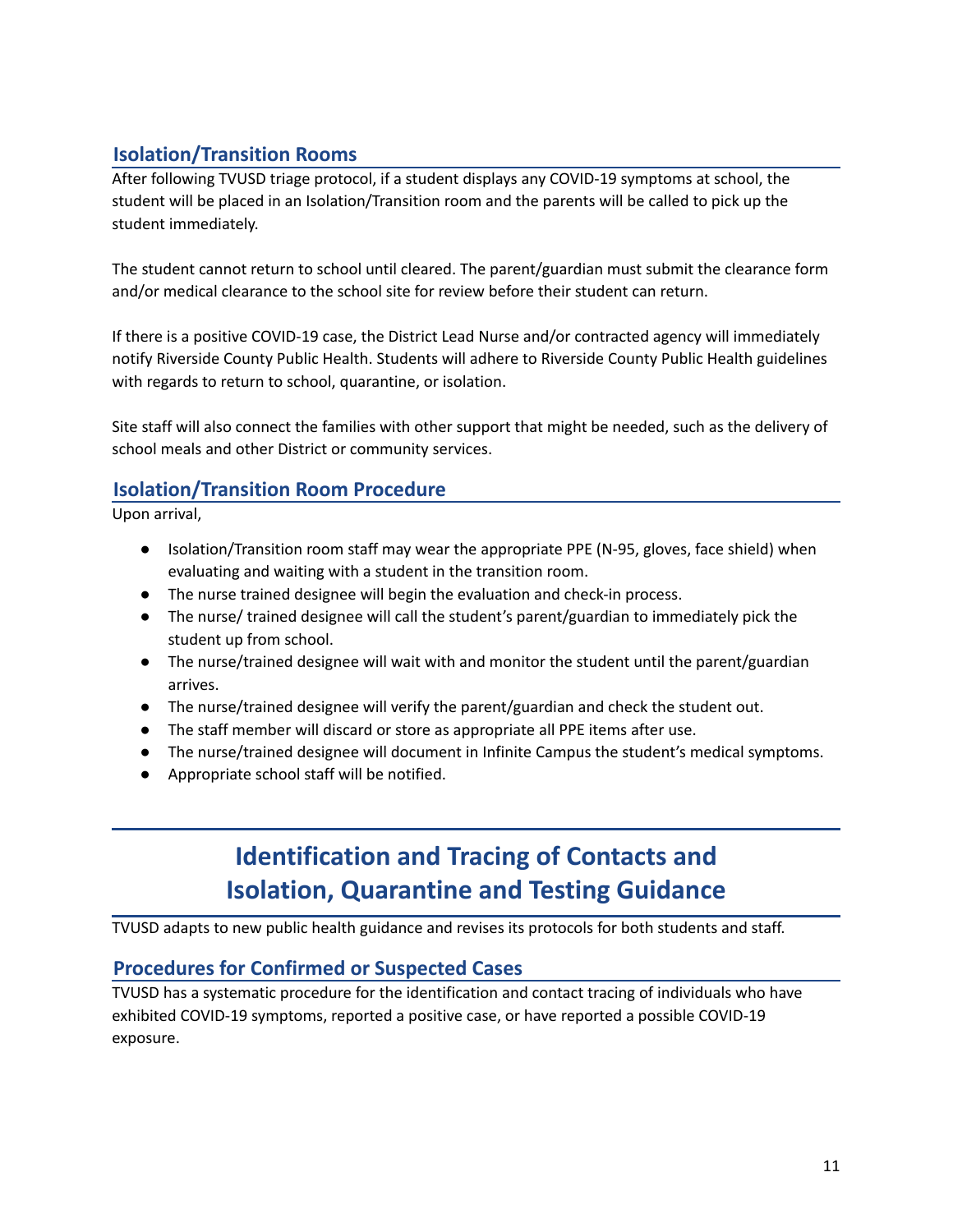## **TVUSD Student Protocols for COVID-19 Positive and Exposure Cases**

## **Student Tests COVID-19 Positive**

TVUSD receipt of results may come through self-reporting, parent reporting, staff report, absence information, TVUSD COVID-19 testing clinic, or RUHS-PH. TVUSD's designated contact will notify RUHS-PH within 24 hours regarding the positive case and list of possible exposures through the Riverside County Contact Line List.

Group tracing will be used to determine possible student exposure and notifications will be sent out following the current RUHS-PH Protocols for Students in K-12 School Settings. Staff will be notified by Risk Management of a possible exposure to a student who tested COVID-19 positive.

## **TVUSD Student Isolation Protocol**

TVUSD is implementing the option of a lower-risk exposure management plan for students who have tested positive for COVID-19 and is following Riverside University Health System - Public Health's Protocols for Students in K-12 School Settings.

Students who have a positive test result and/or have one or more of the symptoms associated with COVID-19 must isolate (stay in their home or other residence) for a period of at least 5 days from the date symptoms first appeared or the date of the positive test. Parents/Guardians report a COVID-19 positive for a student to the student's individual school site.

They may return to school if:

- 5 days have passed from the start of symptoms or the date of the positive test
- AND student tested negative using an antigen or PCR test on day 5 from the start of symptoms or the date of the positive test
- AND no fever for at least 24 hours, without the use of medication
- AND other symptoms have improved.

## **TVUSD Student Quarantine Protocol**

The shorter incubation period and increased transmissibility of recent COVID variants suggest that a quicker and broader response to contact tracing for cases identified in school settings is warranted. The CDPH and Riverside University Health System - Public Health are therefore encouraging schools to move from the Individual Contact Tracing approach TVUSD was following to the Group Contact Tracing. These protocols also allow schools to provide safe in-person instruction without the intense demand of individual contact tracing. TVUSD transitioned to the Group Contact Tracing on March 12, 2022.

The Group Tracing approach is as follows:

- School team will notify students who spent more than a cumulative total of 15 minutes (within a 24-hour time period) in a shared indoor airspace (e.g., classroom, teammates, cohorts, etc.) with someone with COVID-19 during their period of infectiousness.
- Notifications should be provided to all individuals considered exposed, including those who are vaccinated and/or recently infected.
- Students should remain home if they have one or more of the symptoms associated with COVID-19 or test positive.
- Exposed students may continue to take part in all aspects of K-12 schooling, including sports and extracurricular activities, unless they develop symptoms or test positive for COVID-19.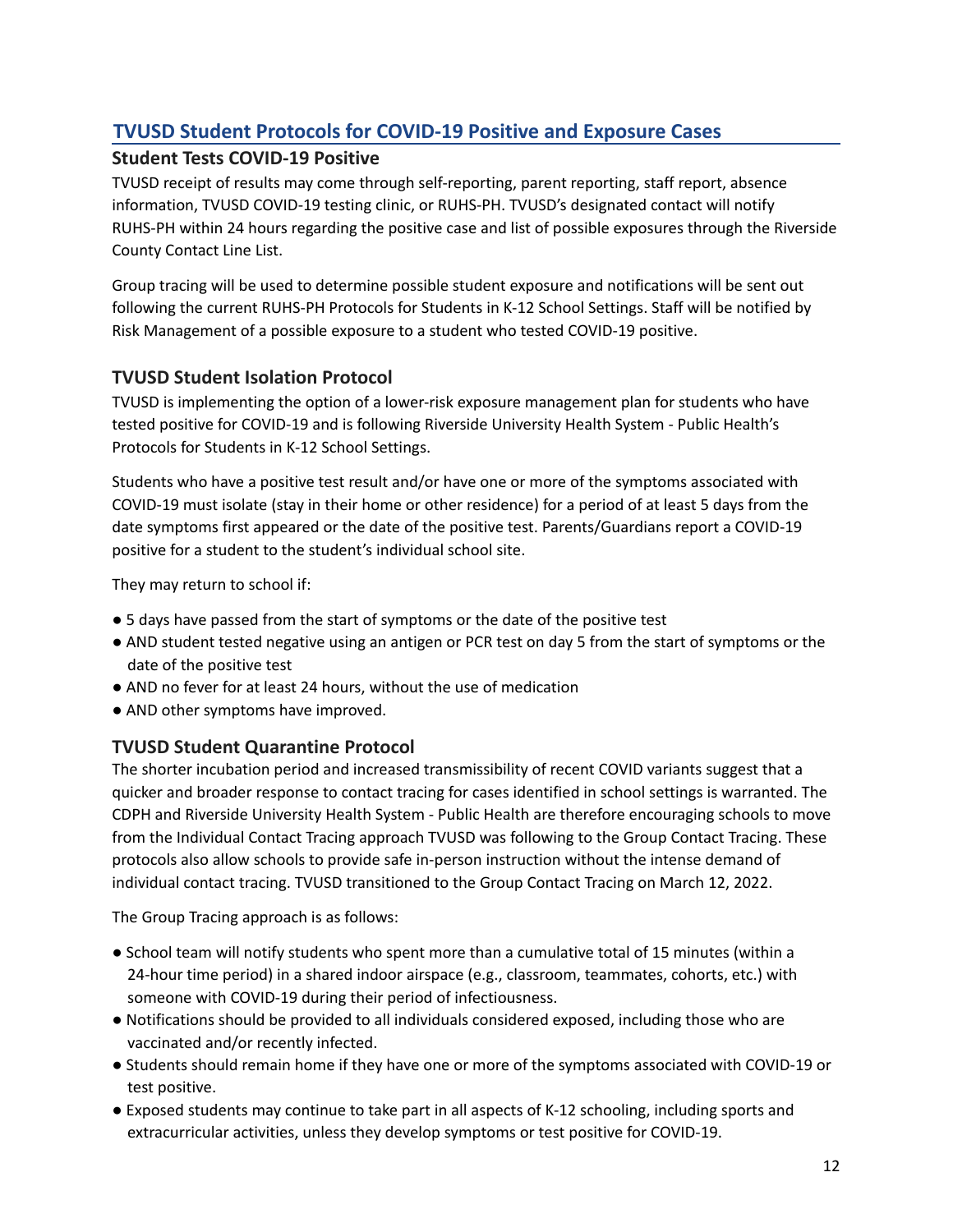- Per the CDPH guidance on group tracing, when group tracing is used, all students who shared a common airspace with a person who was contagious with COVID-19 for 15 minutes or more in a 24 hour period shall test on Day 3, 4, or 5 to remain in school. This includes students who are fully vaccinated and those who have recovered from a prior lab-confirmed infection within the last 90 days.
- Schools are not required to track test results. Parents/Guardians are expected to inform the school when their student tests positive or develops symptoms.
- Parents/Guardians must monitor for symptoms for 10 days from the date of last exposure.

## **TVUSD Employee Protocols for COVID-19 Positive and Exposure Cases**

#### **Employee Tests COVID-19 Positive**

Employees are asked to report their positive test to the District's Let's Talk [page](https://www.tvusd.k12.ca.us/Page/28287). TVUSD receipt of results may come through self-reporting, mandated testing results, supervisor reporting, absence information, or RUHS-PH. TVUSD's designated contact will notify RUHS-PH through the SPOT system regarding a positive case and list of possible exposures through that reporting platform.

TVUSD's designated staff will contact trace utilizing information received through that process to contact potential staff exposure to the positive staff member and current State/County/Cal/OSHA guidance for quarantining exposed staff will be followed. Names of identified students who were in close contact or who meet the group tracing criteria to the COVID-19 positive staff member will be provided to the school site for group tracing notification.

#### **If an Employee Tests Positive and is Symptomatic:**

Employees who test positive for COVID-19 and have symptoms, must stay in isolation until

- At least 5 days have passed since symptoms began
- AND no fever
- AND currently have no symptoms **or** symptoms are significantly improved and resolving

● AND a viral diagnostic specimen collected no sooner than Day 5 is negative. To comply with the testing requirements of the Cal/OSHA Emergency Temporary Standards (ETS), an over-the-counter (OTC) COVID-19 test may be both self-administered and self-read if verification of the results, such as a time and date stamped photograph of the result or an OTC test that uses digital reporting with time and date stamped results, is provided.

Employees meeting all of the above criteria may exit isolation Day 6. If isolation is discontinued after day 5, staff is required to wear a well-fitting mask when sharing indoor airspace for a total of 10 days, especially in indoor settings.

If on Day 5, symptoms have not improved, the employee continues to isolate until symptoms have improved or the above qualifications have been met. No test necessary to return after completing 10 full days of isolation if no longer experiencing symptoms.

If staff is unable to test or choose not to test, staff must remain in isolation until after Day 10 if fever-free for 24 hours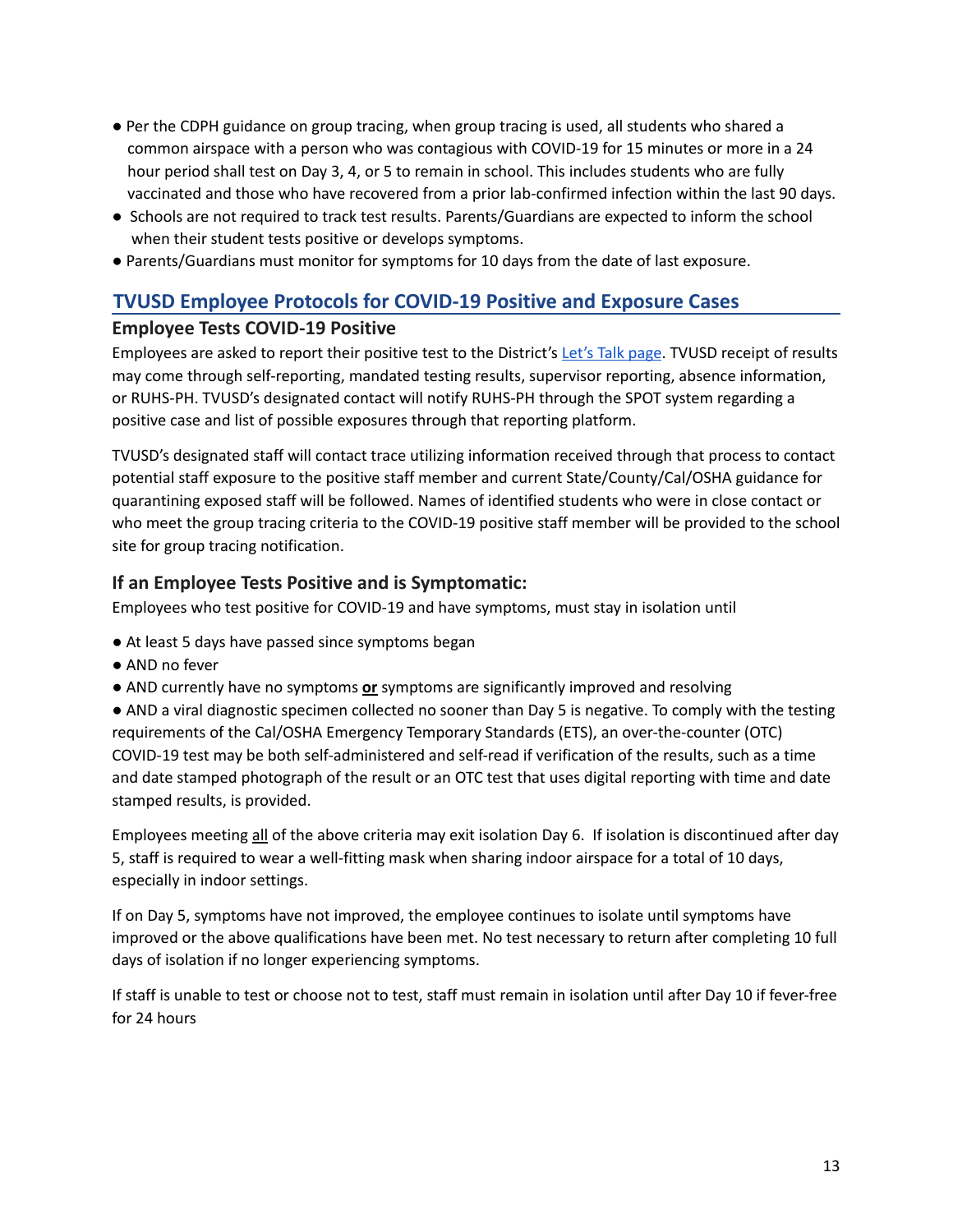#### **If an Employee Tests Positive and is Asymptomatic:**

Employees who test positive for COVID-19 and have no symptoms, must stay on isolation until

- At least 5 days have passed since positive test collection date
- AND if remained asymptomatic

● AND a viral diagnostic specimen collected no sooner than Day 5 is negative. To comply with the testing requirements of the Cal/OSHA Emergency Temporary Standards (ETS), an over-the-counter (OTC) COVID-19 test may be both self-administered and self-read if verification of the results, such as a time and date stamped photograph of the result or an OTC test that uses digital reporting with time and date stamped results, is provided.

If staff develop symptoms during isolation, refer to the Positive COVID-19 and Symptomatic section.

Employees meeting all of the above criteria may exit isolation Day 6. If isolation is discontinued after day 5, staff is required to wear a well-fitting mask when sharing indoor airspace for a total of 10 days, especially in indoor settings. No test necessary to return after completing 10 full days of isolation if no symptoms developed.

If staff is unable to test or choose not to test, staff must remain in isolation until after Day 10 if fever-free for 24 hours.

#### **If an Employee is Exposed and is Asymptomatic (Regardless of Vaccination Status):**

If an employee is a close contact (employee who were within six feet of a COVID-19 case for a cumulative total of 15 minutes or more in any 24-hour period within or overlapping with the "infectious period") then testing is required 3 - 5 days after last exposure if the employee remains asymptomatic. Persons infected with COVID-19 within the prior 90 days do not need to be tested, quarantined, or excluded from work unless symptoms develop. Testing can be a PCR test, an antigen test or an at home test that is date and time stamped. Tests results will be submitted to the Google Form provided to an employee who has a close contact.

Staff are required to wear a well-fitting mask when sharing indoor airspace for 10 days per the masking requirements in the Cal/OSHA ETS.

If symptoms develop, the employee should go home, test, and refer to the Employees Who Display Symptoms of COVID-19 section below.

If a staff member tests positive, they are asked to report their positive test to the District's [Let's](https://www.tvusd.k12.ca.us/Page/28287) Talk page and the above referenced protocols will be followed.

#### **Employees Who Display Symptoms of COVID-19 (Regardless of Vaccination Status):**

Report through the District's [Let's](https://www.tvusd.k12.ca.us/Page/28287) Talk page. Testing can be completed at the onset of symptoms but please note that subsequent testing may be required on day 3 through 5 or later. While the test is pending, continue home isolation. If a staff member tests positive, the Positive COVID-19 and Symptomatic procedures will be followed.

If a staff member does not have a known exposure, tests negative, and symptoms are resolving or resolved, staff may return to work and should mask for 10 days from symptom onset.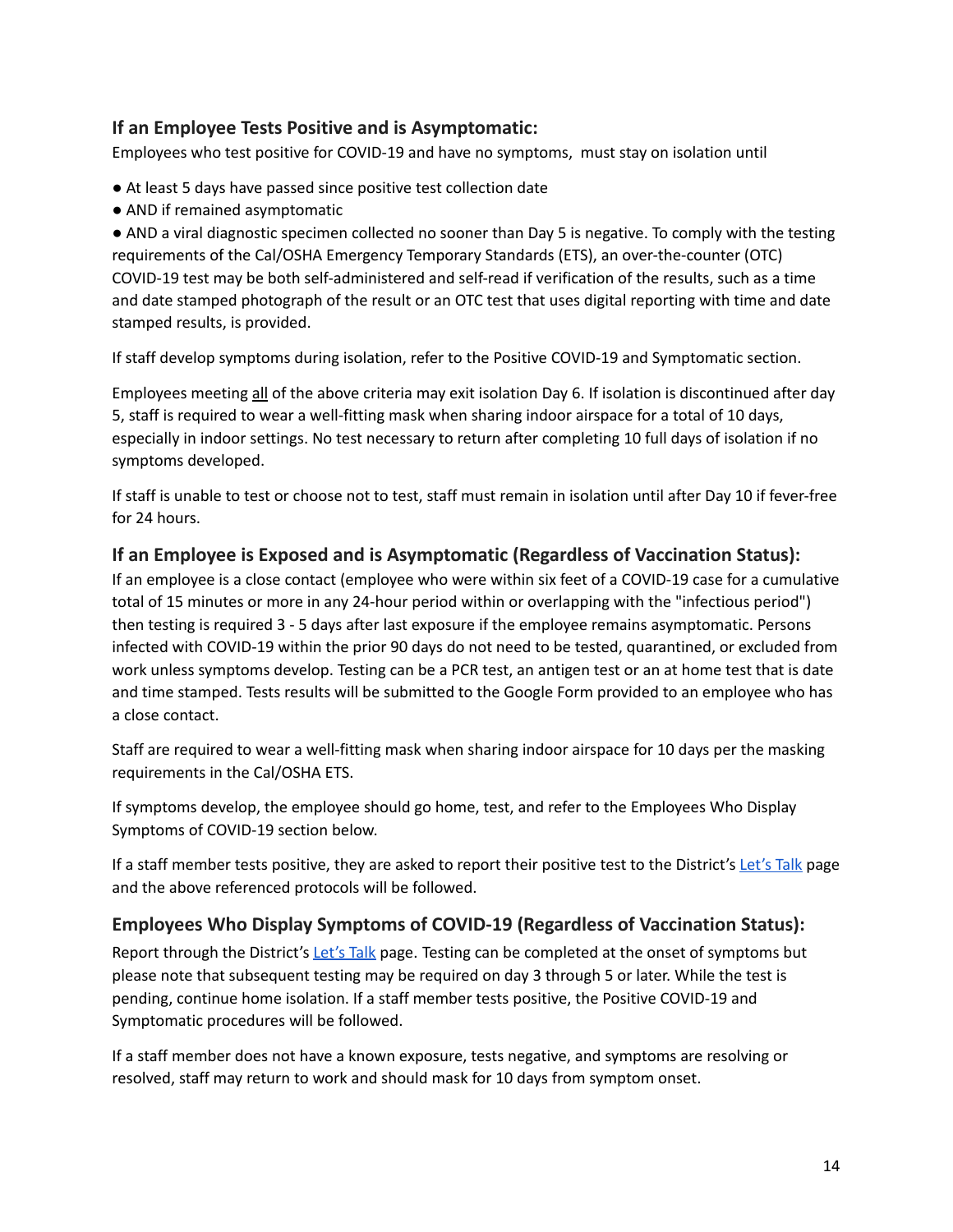If a staff member has a known exposure, tests negative, and symptoms are resolving or resolved, staff may return to work and must mask for 10 days from symptom onset. The protocols outlined in the previous section regarding an employee exposure and symptomatic will be followed.

If a staff member refuses or is unable to test, that staff member must remain in home isolation through day 10 of symptom onset and can return on day 11 if 24 hours have passed since resolution of fever without the use of fever-reducing medications and symptoms are not present or are resolving.

## **Physical Distancing**

Per CDPH's COVID-19 Public Health Guidance for K-12 Schools in California, 2021-22 School Year, CDPH recommends focusing on the other mitigation strategies provided in this guidance instead of implementing minimum physical distancing requirements for routine classroom instruction.

# **Staff Training and Family Education**

#### <span id="page-15-0"></span>**Staff**

The Illness and Injury Prevention Plan (IIPP) COVID-19 Addendum contains information for staff related to proper procedures in the prevention of COVID-19 spread, housekeeping, hand hygiene, personal protective equipment, and physical distancing. The IIPP is available on the District's website.

#### <span id="page-15-1"></span>**Families**

School Site principals will communicate site specific safety guidelines for their campuses.

# **Testing for COVID-19**

Currently, self swab PCR COVID-19 testing for staff is available at each site, the District Office and the Maintenance, Operations and Transportation office Monday through noon on Wednesday. Abbott BinaxNOW rapid antigen testing is also available by appointment at the District Office and additional site locations during select times and days of the week for both students and staff. Confirmatory PCR testing is also available for students and staff based on current testing recommendations and the CDPH requirements regarding symptoms and exposure. Finally, at home tests have been provided and are available to staff and students.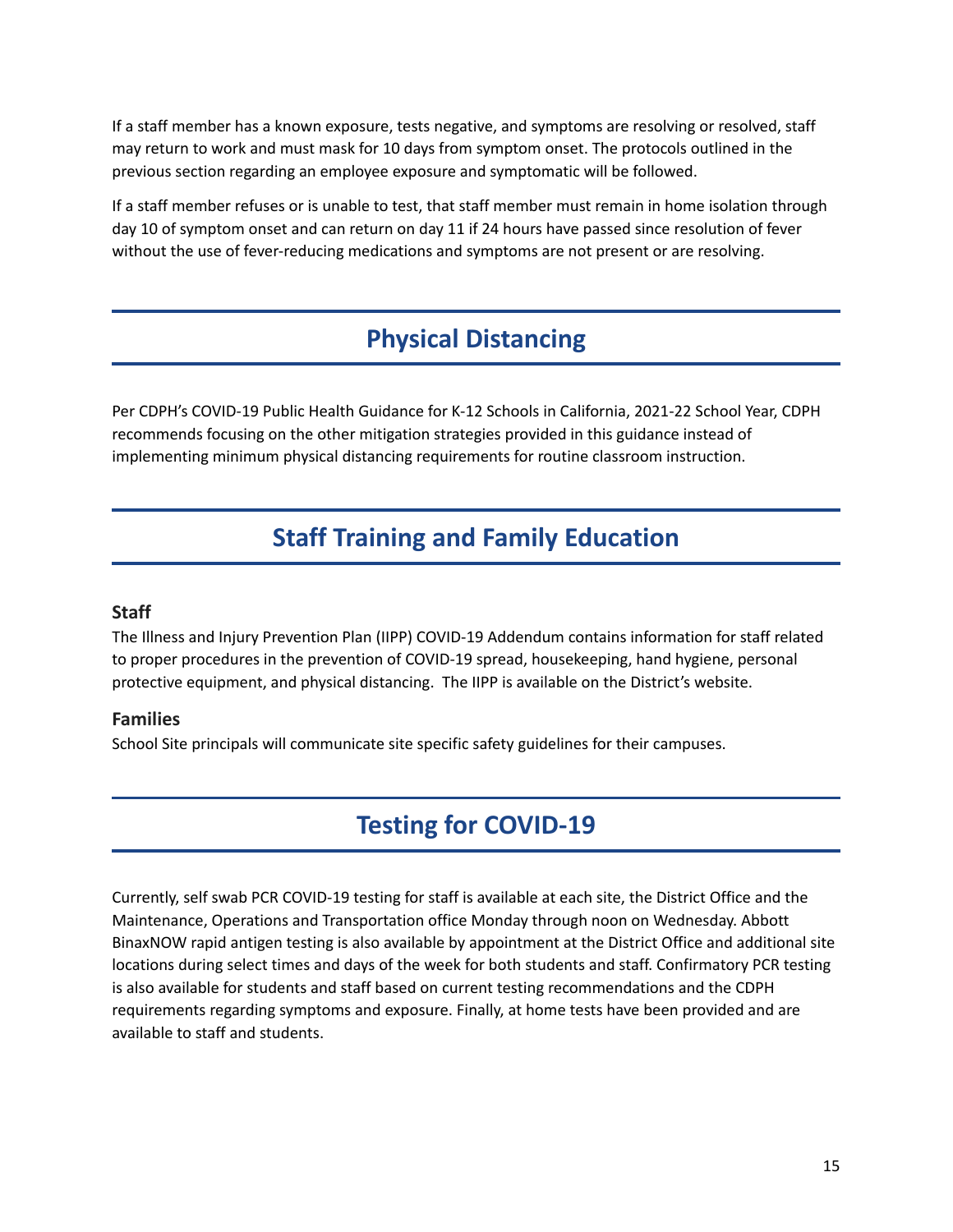# **Vaccination Information**

Voluntary vaccination clinics were held at TVUSD in the spring semester of 2020-21 school year for both employees and eligible students. Vaccination resources are available on the TVUSD website where both staff and parents/guardians can access the information.

As per Governor Gavin Newsom's Public Health Order of August 11, 2021, all school staff will be required to either show proof of full vaccination or be tested at least once per week for COVID-19.

# **Communication Plans**

The Superintendent and Executive Cabinet will work closely with RUHS-PH, Risk Management, and the Lead Nurse to develop public notifications regarding COVID-19. At all times, student and staff confidentiality will be of utmost importance, and names or other identifying information will not be disclosed per HIPPA and FERPA requirements.

# **Consultation**

The initial CSP was prepared in consultation with many District stakeholders, including the labor organization units representing both certificated and classified staff members. Updated plans will be presented at TVUSD Board meetings where input in the form of public comments will be taken. Revised CSPs will be available for public review on the District website prior to the Board meeting with a link to provide comments. Any comments received will be evaluated and added to the CSP if appropriate and in compliance with regulatory requirements.

# **Definitions**

#### **Definitions:**

- Symptomatic Testing Testing that occurs when an individual is demonstrating symptoms of COVID-19
- Response Testing Testing that is required when there is the potential that an individual may have been exposed to COVID-19 (the individual may be symptomatic or asymptomatic at the time of the test)
- Asymptomatic Testing Testing that occurs when an individual is not demonstrating symptoms of COVID-19
- PCR Test (Polymerase Chain Reaction) Also called a molecular test, this COVID-19 test detects the genetic material of the virus using a lab technique called polymerase chain reaction (PCR). A fluid sample is collected by inserting a long nasal swab (nasopharyngeal swab) into the nostril